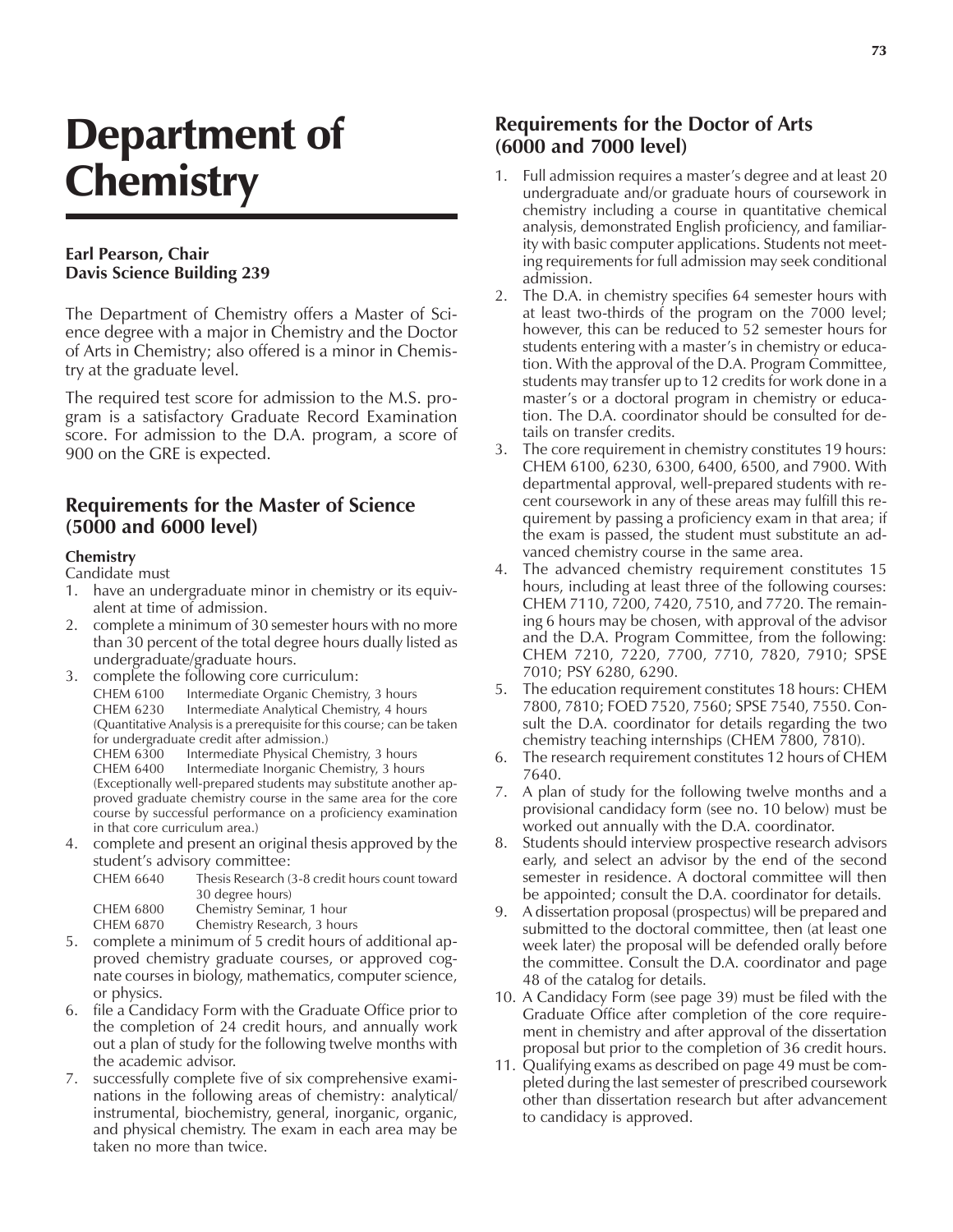- 12. Guidelines and relevant deadlines for the preparation of the dissertation are available from the D.A. coordinator and should be carefully followed. The dissertation must include both chemistry and chemical education components.
- 13. At least two weeks after the dissertation has been written and submitted to the doctoral committee, the student must present an oral defense of the dissertation to the committee in a seminar open to members of the public. After the examination, the committee will discuss the defense and vote on whether or not the student has successfully defended the dissertation; approval of the committee is required. Upon successful completion of the defense, the candidate submits the corrected dissertation to the Graduate Office. Other details are included on page 49 of this catalog.

# **Courses in Chemistry [CHEM]**

Graduate standing and permission of department are prerequisites for graduate courses in chemistry. The 5000-level courses also have the same prerequisites as listed for the corresponding 4000-level courses in the undergraduate catalog.

- **5100 Organic Spectroscopy.** Three credits. Prerequisite: CHEM 3220 or equivalent. Theory of and practice in the interpretation of mass, infrared, Raman, ultraviolet-visible, and nuclear magnetic resonance spectra.
- **5330/ 5340 Physical Chemistry Fundamentals.** Four credits each. Modern physical chemistry including current theories of atomic and molecular structures, chemical thermodynamics, electrochemistry, chemical kinetics, and related theoretical topics. Three lectures and one three-hour laboratory period.
- **5350/ 5360 Physical Chemistry**. Four credits each. Quantitative principles of chemistry involving extensive use of calculus. Major topics include thermodynamics, phase changes, chemical equilibria, electrochemistry, reaction kinetics, quantum chemistry, molecular structure, and statistical mechanics. Three lectures and one three-hour laboratory period.
- **5400 Inorganic Chemistry.** Three credits. Basic concepts and theories of inorganic chemistry and how these are used to predict and understand the physical and chemical properties of compounds of the elements other than carbon. Inorganic compounds in the air, water, earth, and in the laboratory, and in biochemistry, geochemistry, and industrial materials and processes.
- **5500 Biochemistry I.** Three credits. Prerequisite: CHEM 3220 or consent of instructor. The chemical properties of biological molecules such as amino acids, proteins, enzymes, and carbohydrates. Chemical basis of enzyme catalysis and reactions of carbohydrate metabolism.
- **5600 Introduction to Environmental Chemistry.** Three credits. Quality of the environment and of chemical changes in the environment through contamination or modification of the air, water, and soils as affected by human, agricultural, industrial, and social activities.
- **5630 Detection of Chemical Pollutants.** Four credits. Theory and practice of analytical chemistry methods used in pollution measurement. Three lectures and one three-hour laboratory period.
- **5700 Polymers, an Introduction.** Three credits. Structure, properties, and applications of polymers.
- **5730 Advanced Physical Chemistry.** Four credits. Modern chemical concepts and computations applied to quantum chemistry, molecular spectroscopy, and statistical thermodynamics. Three lectures and one three-hour calculation laboratory period.
- **6100 Intermediate Organic Chemistry.** Three credits. Prerequisite: CHEM 3020 or 2030 or equivalent. Concepts and modern theories of organic chemistry: stereochemistry of reactions, mechanistic interpretation of organic reactions, and multistep synthesis.
- **6110 Topics in Organic Chemistry.** Three to six credits. Prerequisite: CHEM 6100. A selection of modern topics.
- **6200 Topics in Analytical Chemistry.** Three to six credits. Prerequisite: CHEM 4230 or 6230. Selected topics of major interest in chemical analysis.
- **6230 Intermediate Analytical Chemistry.** Four credits. Prerequisite: CHEM 2230 or equivalent. Selected instrumental methods of analysis including but not limited to gas and liquid chromatography methods; ultraviolet, visible, and infrared spectroscopic methods; and flame emission and atomic absorption spectrometry. Three lectures and one three-hour laboratory period.
- **6300 Intermediate Physical Chemistry.** Three credits. Key concepts from classical thermodynamics, quantum theory, and chemically relevant spectroscopies. Statistical thermodynamics introduced.
- **6400 Intermediate Inorganic Chemistry.** Three credits. Concepts of inorganic chemistry needed for effective teaching of general chemistry and for safe and effective use of inorganic chemicals and materials in industrial and academic laboratories; atomic theory, principles of inorganic reactivity in acid-base; precipitation, complexation, and oxidation-reduction reactions; crystal and ligand field theory; symmetry; molecular orbital theory; organometallic chemistry.
- **6410 Transition Metal and Theoretical Inorganic Chemistry.** Three credits. Prerequisite: CHEM 5400 or consent of instructor. The chemistry of transition metal complexes, organometallic compounds, and of related compounds, their practical applications, and modern theoretical treatments of this chemistry.
- **6420 Topics in Inorganic Chemistry.** Three to six credits. Prerequisite: CHEM 6400. Selected topics of current interest in inorganic chemistry such as organo-metallic chemistry, inorganic materials science, and kinetics and mechanisms of inorganic reactions.
- **6480/ 6490 Laboratory in Inorganic Chemistry.** One credit each. Prerequisite or corequisite: CHEM 6400 (for 6480), CHEM 6420 or CHEM 5700 (for 6490), or consent of instructor. **6480 Inorganic Synthetic Methods 6490 Physical Methods in Inorganic Chemistry**
- **6500 Intermediate Biochemistry.** Three credits. The chemistry and metabolism of biological compounds such as proteins, carbohydrates, lipids, and nucleic acids.
- **6510 Biochemistry II.** Three credits. Prerequisite: CHEM 5500. The structure of lipids, amino acids, nucleotides, and nucleic acids and their metabolism at a molecular level. Emphasis on understanding the chemical basis of biological phenomena.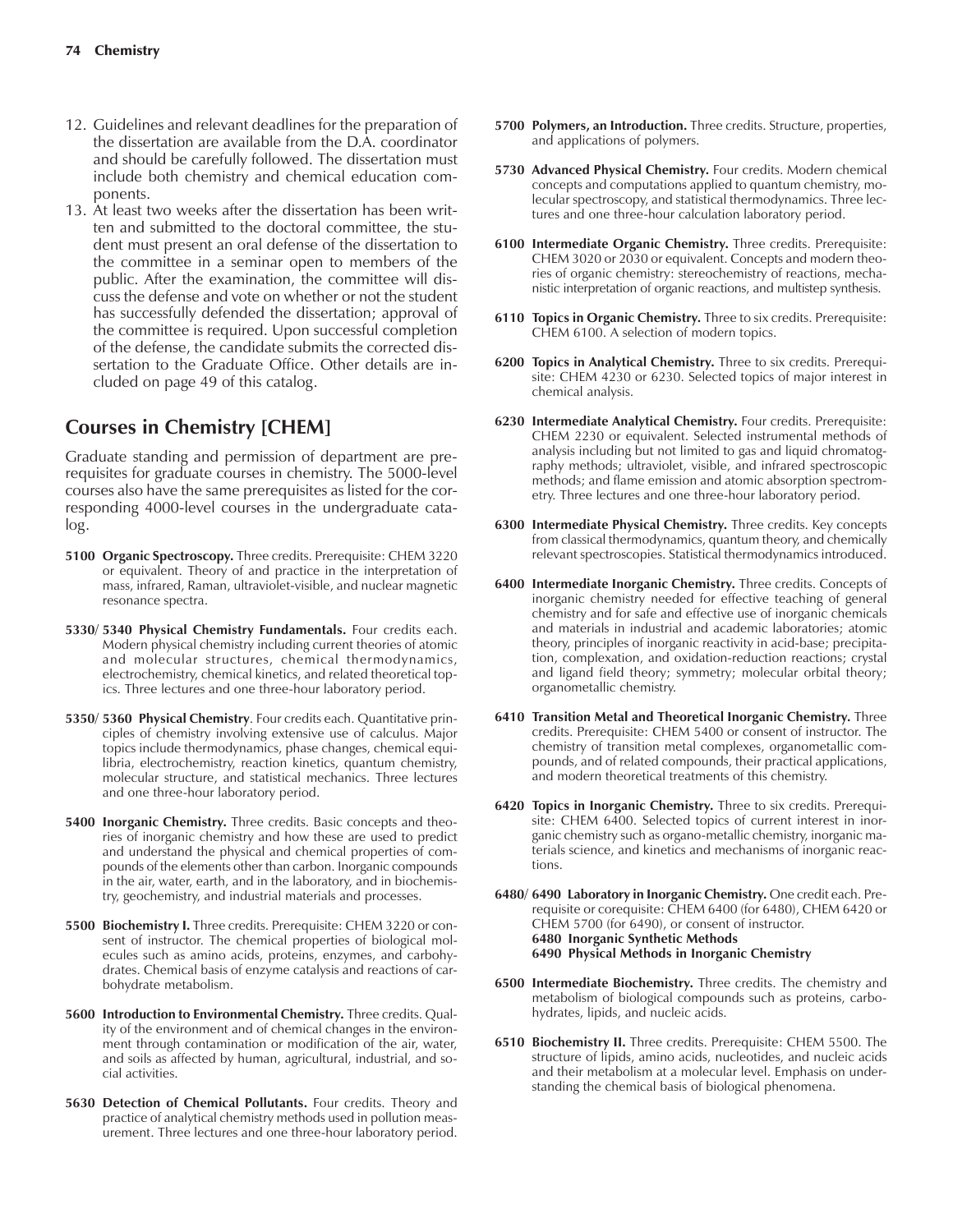- **6520 Topics in Biochemistry.** Three to six credits. Prerequisite: CHEM 6500 or 6510 or consent of instructor. Selected topics of particular interest in biochemistry.
- **6530 Biochemical Techniques.** Two credits. Prerequisite/corequisite: CHEM 6500 or 6510 or consent of instructor. Laboratory in biochemical techniques with emphasis on protein purification, enzyme kinetics, carbohydrate and lipid analysis, and manipulation of DNA.
- **6610 Environmental Soil Chemistry.** Three credits. Prerequisite: Working knowledge of physical and organic chemistry. Fundamental chemical principles applied to the fate and behavior of organic and inorganic contaminants in the soil-water environment. Topics include sorption and redox reactions of contaminants.
- **6640 Thesis Research.** One to six credits per semester. Selection of a research problem, review of pertinent literature, collection and analysis of data, and composition of thesis. Once enrolled, student should register for at least one credit hour of master's research each semester until completion. S/U grading.
- **6720 Topics in Physical Chemistry.** Three to six credits. Prerequisite: CHEM 6300. Advanced theories of, latest literature in, and unsolved problems of a particular research area in physical chemistry selected by the professor.
- **6800 Chemistry Seminar.** One credit. Required of graduate students specializing in chemistry. Scientific articles reviewed and reports on individual research projects presented.
- **6870 Chemistry Research.** Three credits. Original laboratory problem that will furnish material for a thesis.
- **7110 Advanced Topics in Organic Chemistry.** Three credits. Prerequisite: CHEM 6100. Applications and advanced concepts in physical organic chemistry, including those used in teaching organic chemistry. Topics include classical and modern approaches in physical organic chemistry including MO theory, conformational analysis, stereochemistry, reaction mechanisms, structure and solvent effects, pericyclic reactions, and theories of acidity/basicity.
- **7200 Advanced Chemical Separations and Chemical Equilibrium.** Three credits. Prerequisite: CHEM 6230 or equivalent including a course in quantitative chemical analysis. Advances in theories and applications of analytical chemistry for students familiar with laboratory techniques and chemical instrumentation. Special attention given to chemical equilibrium as it applies to the practice and teaching of chemical separations.
- **7210 Problems in Modern Chemical Laboratory Procedures.** Three credits. Newly developed laboratory techniques and procedures which the student had not previously had the opportunity to learn.
- **7220 Independent Study of Instrumental Analysis.** Three credits. Developing skill in using selected sophisticated instruments.
- **7420 Advanced Topics in Inorganic Chemistry.** Three credits. Prerequisite: CHEM 6400. Applications and advanced concepts of inorganic chemistry; methods of teaching these concepts. Inorganic materials such as metals, superconductors, zeolites, and fullerenes; organometallic compounds, halides, hydrides, and oxides of elements; inorganic reaction mechanisms; bioinorganic chemistry; electronic states and term symbols. Modern methods of teaching inorganic content in general chemistry courses.
- **7510 Advanced Biochemistry.** Three credits. Prerequisite: CHEM 6500 or consent of instructor. Advanced subjects in biochemistry including current techniques in structure/activity relationships of biomolecules, regulation and control of metabolic pathways, bioenergetics, enzymology, control of transcription and translation, regulation of gene expression, and biochemistry of inherited disease.
- **7640 Dissertation Research**. One to six credits. Selection of a research problem, review of pertinent literature, collection and analysis of data, and composition of dissertation. Once enrolled, student should register for at least one credit hour of doctoral research each semester until completion. S/U grading.
- **7700 Topics in Theoretical Chemistry.** Three to six credits. Bonding, stereochemistry, empirical and semi-empirical parameters, state functions, spectroscopic interpretation, and reaction mechanisms.
- **7710 Topics in Applied Chemistry.** Three to six credits. Some important and current practical applications.
- **7720 Advanced Topics in Physical Chemistry.** Three credits. Prerequisite: CHEM 6300. Theoretical basis and application of the principal methods used for experimental molecular structure determination. Computational methods of structure prediction and interpretation of data. Searching and retrieving structural information from structural databases.
- **7800/ 7810 Chemistry Internship.** Three credits each. Prerequisite: Permission of department. Admission based on recommendations and performance in teaching.
- **7820 Seminar in Chemical Education.** One credit. Areas and ideas associated with chemical education. Readings from current literature or seminal texts on given topics which may include the role of laboratory in chemical education, current research in science education, trends in chemical education, research techniques in chemical education, and the historical development of chemistry. Offered online. May be taken up to three times for credit.
- **7900 Teaching and Learning in Chemistry.** Three credits. Areas and ideas associated with chemical education. Readings from the current literature or seminal texts on misconceptions in chemistry, theories of learning, and theories of teaching.
- **7910 Instructional Technology in the Science Classroom.** Three credits. Explores concepts and applications associated with the use of computer- and other technology-based instructional materials in the science classroom. Readings from current literature or seminal texts on theoretical issues; practical applications associated with the use of technology in teaching scientific concepts.

### **Courses in Physical Science [PSCI]**

Graduate standing and consent of instructor are prerequisites for graduate courses in physical science.

- **5030 Experimental Physical Science.** Four credits. Basic concepts, laws, and principles of astronomy, chemistry, geology, and physics with particular emphasis on the utilization of equipment available or easily improvised in actual school situations to illustrate these concepts, laws, and principles.
- **5080 Problems in Physical Science.** Four credits. A problem from chemistry, physics, or other physical science appropriate to the student's background and interest.